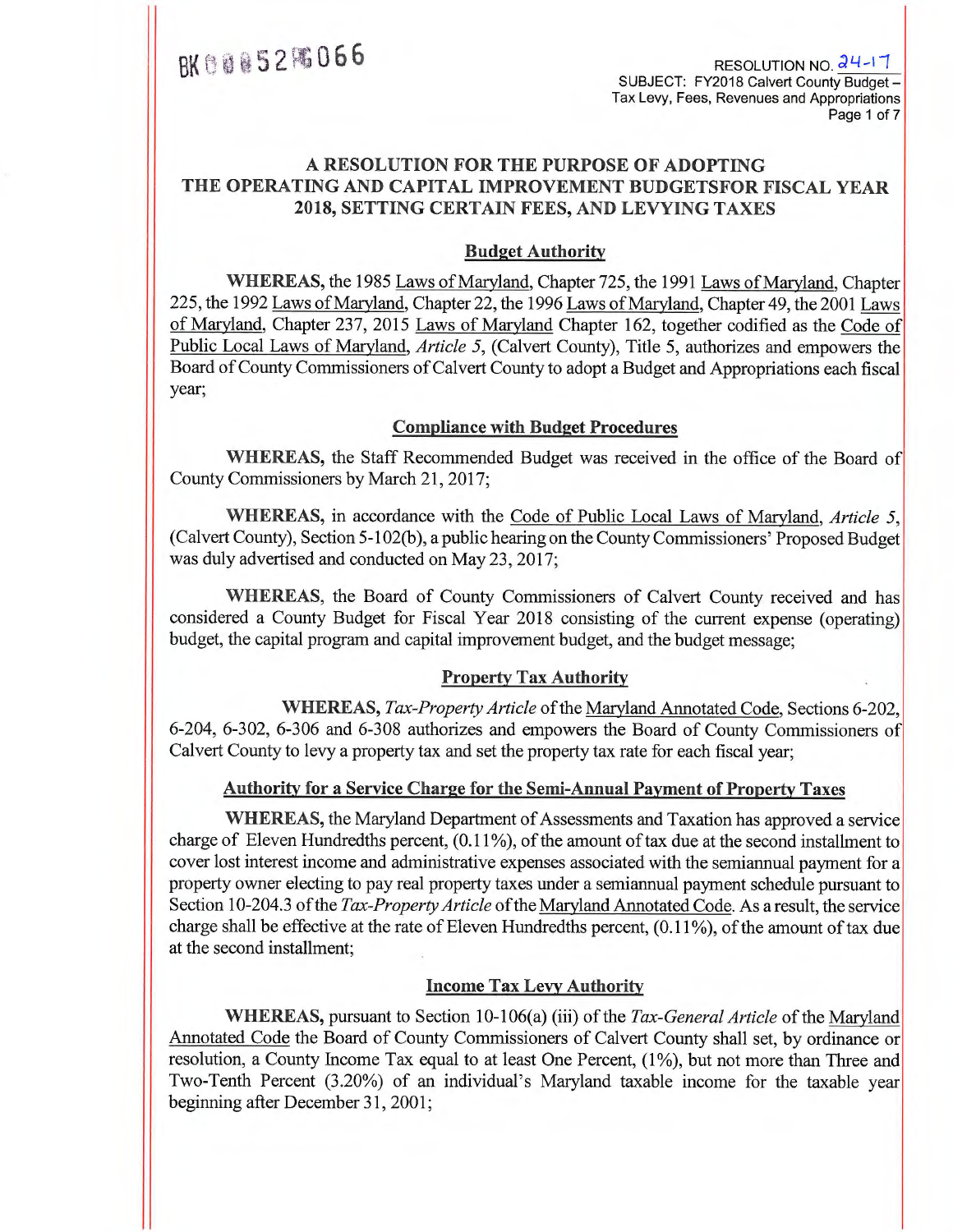$8698852\%067$  RESOLUTION NO.  $24-17$ SUBJECT: FY2018 Calvert County Budget— Tax Levy, Fees, Revenues and Appropriations Page 2 of 7

### **Water & Sewer Rate Authority**

**WHEREAS,** the Board of County Commissioners is authorized by Section 9-722(a)(1) of the *Environment Article* of the Maryland Annotated Code to establish a reasonable charge that is not less than the actual cost for connection with a water or sewerage system;

**WHEREAS,** the Board of County Commissioners is authorized by Section 9-723(a) of the *Environment Article* of the Maryland Annotated Code to establish reasonable rates for water service, and reasonable charges for sewer upkeep and sewer service;

### **Solid Waste Fee and Tipping Rate Authority**

**WHEREAS,** Section 13-403 of the *Local Government Article* of the Maryland Annotated Code authorizes the Board of County Commissioners of Calvert County, Maryland to provide for the disposal of refuse, garbage, rubbish and other solid waste by acquiring and operating refuse disposal facilities;

**WHEREAS,** the Board of County Commissioners is authorized by Section 13-403(b)(3) of the *Local Government Article* of the Maryland Annotated Code to establish a reasonable charge set and collect reasonable service charges or fees for the disposal of garbage;

**WHEREAS,** by said authority the Board of County Commissioners of Calvert County, Maryland may fix and collect reasonable service charges or fees from any owner or tenant in Calvert County for the use of solid waste facilities as enumerated in the Calvert County Comprehensive Solid Waste Management Plan;

**WHEREAS,** Section IV of the Solid Waste Ordinance of Calvert County (Resolution No. 38-75) provides for the disposal of refuse in a municipal sanitary landfill to be operated in compliance with State law;

**WHEREAS,** the Board of County Commissioners of Calvert County, Maryland, does operate a municipal sanitary landfill within Calvert County which must meet all local, State and Federal requirements for solid waste disposal; and

**WHEREAS,** the Board of County Commissioners of Calvert County, Maryland, has amended the previously adopted user fee structure assessed to residential and commercial users of the landfill and to owners of improved real property within the County, which benefit from the availability of such solid waste facilities, in Resolution No. 42-99, adopted November 9, 1999 and recorded November 17, 1999.

### **Findings**

**WHEREAS,** the revenue required for the implementation of the operating and capital improvements budgets for Fiscal Year 2018 necessitates a County Income Tax Rate at Three Percent (3.0%) of an individual's Maryland taxable income;

**WHEREAS,** the revenue required for the implementation of the operating and capital improvements budgets for Fiscal Year 2018 necessitates a real property tax rate of Nine Hundred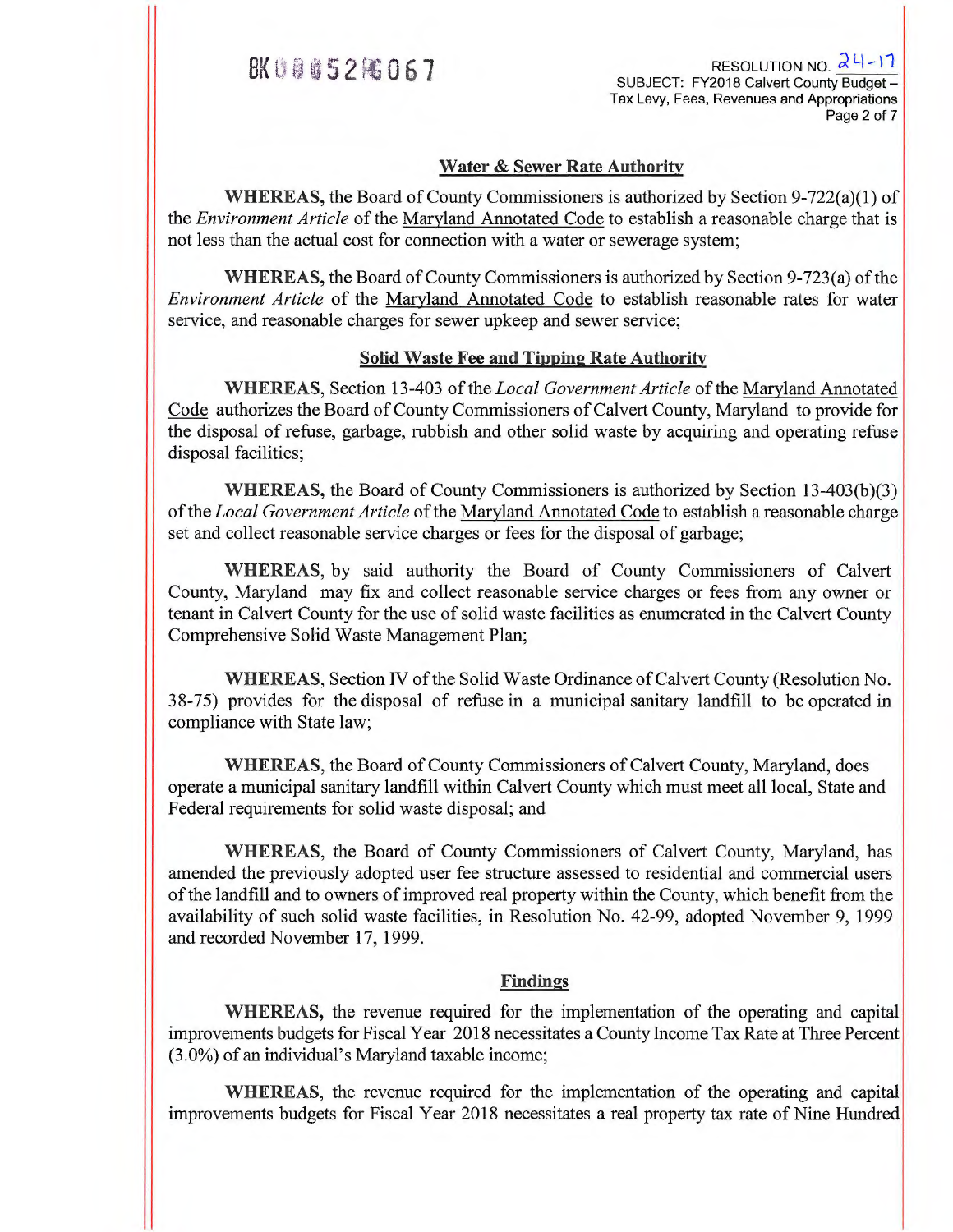$\frac{1}{2}$  BK 0 6 8  $\frac{1}{2}$  RESOLUTION NO.  $\frac{1}{2}$  4-17 Tax Levy, Fees, Revenues and Appropriations Page 3 of 7

Fifty-Two Thousandths Dollars (\$0.952) per One Hundred Dollars (\$100.00) on the full cash assessed valuation of real property (with the exception of operating real property of a public utility) located outside the municipal limits of North Beach and Chesapeake Beach;

**WHEREAS,** the required revenue of the implementation of the said operating and capital improvements budgets for Fiscal Year 2018 necessitates an operating real and personal property of a public utility and a personal property tax rate of Two and 23/100 Dollars (\$2.23) per One Hundred Dollars (\$100.00) of the assessed valuation of property located outside the municipal limits of North Beach and Chesapeake Beach;

**WHEREAS,** the Board of County Commissioners has considered a tax rate differential for the Towns of Chesapeake Beach and North Beach, pursuant to *Tax-Property Article,* Section 6-306 of the Maryland Annotated Code;

**WHEREAS,** the revenue required for the implementation of the said operating and capital improvements budgets necessitates a real property tax rate of Six Hundred Sixteen Thousandths Dollars (\$0.616) per One Hundred Dollars (\$100.00) of the full cash assessed valuation of real property (with the exception of operating real property of a public utility) located inside the municipal limits of North Beach and Chesapeake Beach;

**WHEREAS,** the required revenue of the implementation of the said operating and capital improvements budgets necessitates an operating real and personal property of a public utility and a personal property tax rate of One and 39/100 Dollars (\$1.39) per One Hundred Dollars (\$100.00) of the assessed valuation of property located inside the municipal limits of North Beach and Chesapeake Beach;

**WHEREAS,** the Board of County Commissioners has found it necessary to set the income and property tax rates as found in this Resolution, with the wish that economic recovery and actions to broaden the tax base may warrant this increase being temporary; as such, these rates shall be reevaluated annually to determine whether circumstances warrant continuation of the Fiscal Year FY 2017 increases; and

**WHEREAS,** the Board of County Commissioners of Calvert County believes it to be in the best economic interest of the County and its citizens to fix for Fiscal Year 2018 the County Income and Property Tax rates as set forth herein.

**NOW, THEREFORE, BE IT RESOLVED,** by the Board of County Commissioners of Calvert County, Maryland that there is hereby levied a County Income Tax Rate at Three Percent, (3.0%), of an individual's Maryland taxable income;

**BE IT FURTHER RESOLVED** by the Board of County Commissioners of Calvert County, Maryland that there is hereby levied a real property tax rate of Nine Hundred Fifty-Two Thousandths Dollars (\$0.952) per One Hundred Dollars (\$100.00) on the full cash assessed valuation of real property (with the exception of operating real property of a public utility) located outside the municipal limits of both North Beach and Chesapeake Beach in the estimated amount of Ten Billion Six Hundred Twenty-Nine Million Four Hundred Seventy-Three Thousand Dollars (\$10,629,473,000).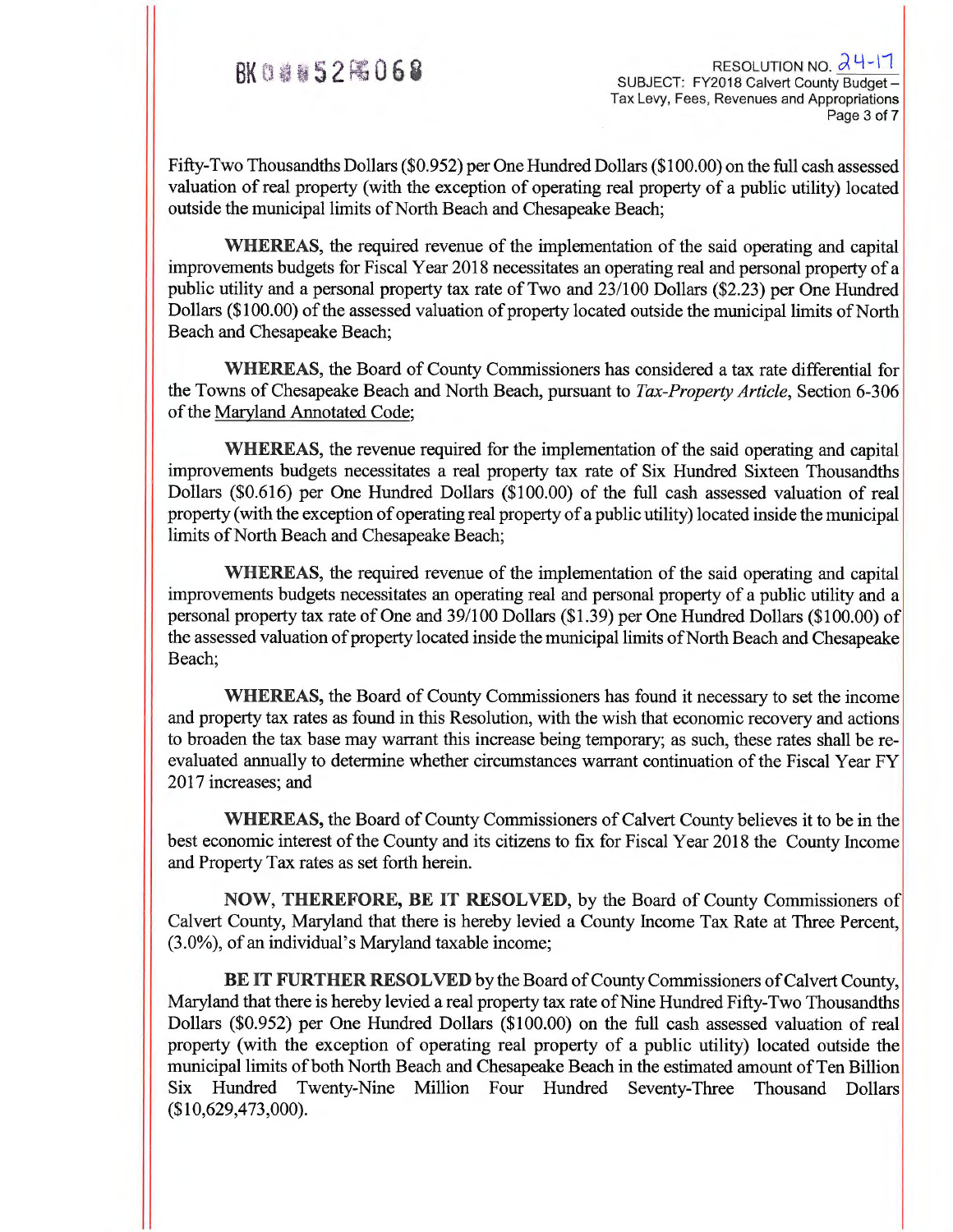**BK ① 自自与2 | 福日169** RESOLUTION NO. 24-17 SUBJECT: FY2018 Calvert County Budget— Tax Levy, Fees, Revenues and Appropriations Page 4 of 7

**BE IT FURTHER RESOLVED** by the Board of County Commissioners of Calvert County, Maryland that there is hereby levied a real property tax of Six Hundred Sixteen Thousandths Dollars (\$0.616) per One Hundred Dollars (\$100.00) of the full cash assessed valuation of real property (with the exception of operating real property of a public utility) within the municipal limits of North Beach and Chesapeake Beach, in the estimated amount of Two Hundred Forty-Two Million Six Hundred Eighty-Nine Thousand Dollars (\$242,689,000) in the Town of North Beach and Seven Hundred Sixty-Six Million One Hundred Eighty-One Thousand Dollars (\$766,181,000) in the Town of Chesapeake Beach.

**BE IT FURTHER RESOLVED** by the Board of County Commissioners of Calvert County, Maryland that a personal property rate of Two and 23/100 Dollars (\$2.23) per One Hundred Dollars (\$100.00) of the assessed valuation is hereby levied on operating real and operating personal property of a public utility and personal property located outside the municipal limits of both North Beach and Chesapeake Beach in the estimated amount of Three Hundred One Million Dollars (\$301,000,000).

**BE IT FURTHER RESOLVED** by the Board of County Commissioners of Calvert County, Maryland that a personal property tax rate of One and 39/100 Dollars (\$1.39) per One Hundred Dollars (\$100.00) is hereby levied on the assessed valuation of operating real and operating personal property of a public utility and personal property located within the municipal limits of North Beach and Chesapeake Beach, in the estimated amount of One Million Three Hundred Seventy Thousand Dollars (\$1,370,000) in the Town of North Beach and Nine Million Four Hundred Thousand Dollars (\$9,400,000) in the Town of Chesapeake Beach.

**BE IT FURTHER RESOLVED** by the Board of County Commissioners of Calvert County, Maryland that, notwithstanding the foregoing, every valid Tax Credit agreement and agreement for the Payment In Lieu of Taxes executed by the Board of County Commissioners of Calvert County, Maryland heretofore, shall supersede the tax rates set forth herein and taxes levied hereby for so long as that agreement shall remain valid and effective.

**BE IT FURTHER RESOLVED** by the Board of County Commissioners of Calvert County, Maryland that an interest rate of Four Tenths Percent (0.40%) annual percentage rate (APR) be established for the semi-annual real property tax payment option. This APR plus an administrative fee (Ten Percent (10%) of the APR) equates to a total semi-annual payment service charge rate of Forty-Four Hundredths Percent (0.44%). Therefore, for the three-month period, October 2017 to December 2017, this fee is Eleven Hundredths percent, (0.11%) of the unpaid balance.

**BE IT FURTHER RESOLVED** by the Board of County Commissioners of Calvert County, Maryland that General Fund appropriations for FY 2018 in the amount of Two Hundred Eighty-Two Million Eight Hundred Thousand Five Hundred Thirty-Eight Dollars (\$282,800,538), allocated as set forth in Exhibit 1 and incorporated herein by reference, is adopted and enacted for the County Fiscal Year 2018 beginning July 1, 2017.

**BE IT FURTHER RESOLVED** by the Board of County Commissioners of Calvert County, Maryland that the Capital Improvement appropriations for FY 2018 in the amount of Fifty-Four Million, Six Hundred Ninety-One Thousand Three Hundred Dollars (\$54,691,300), allocated as set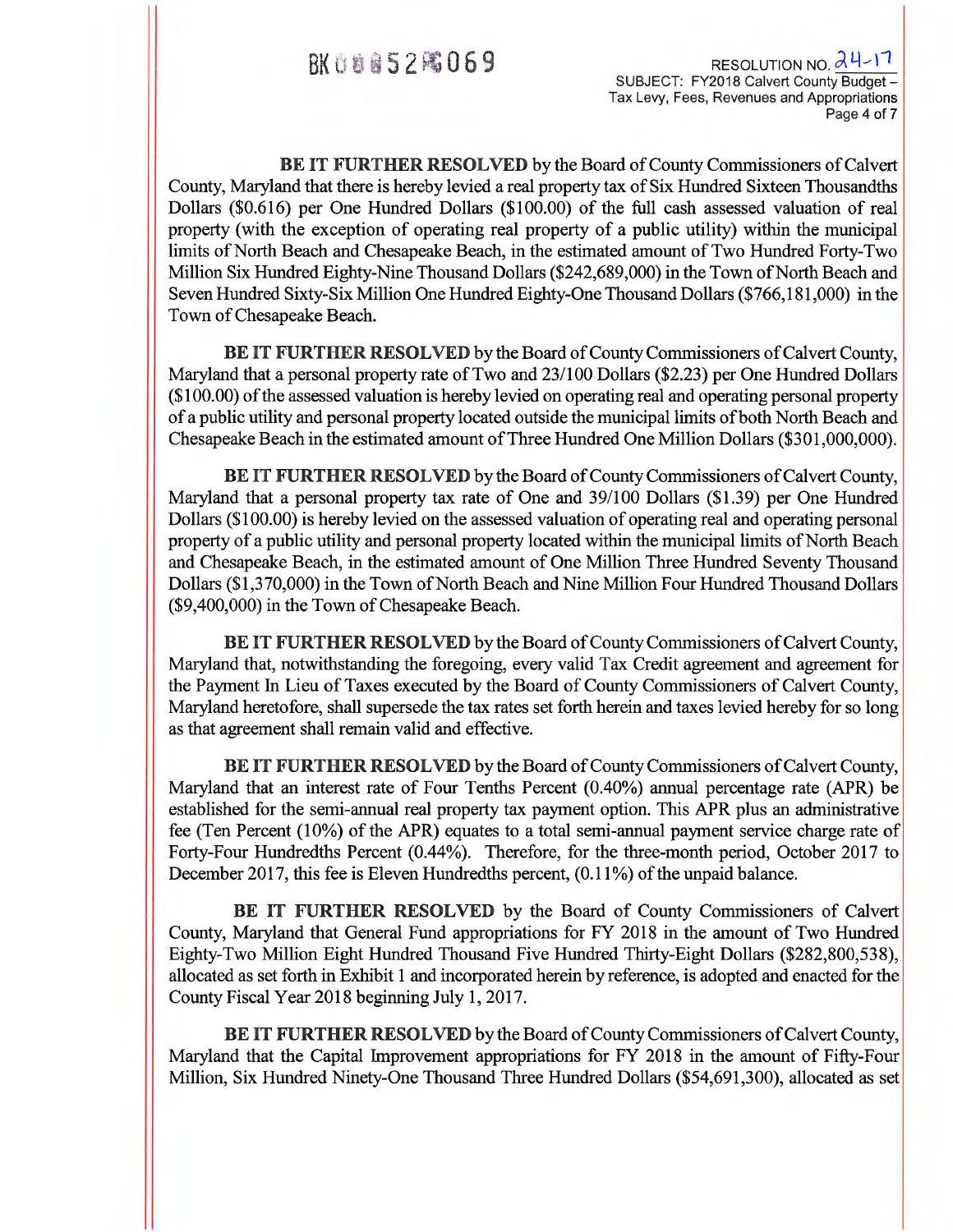BK 0 8 8 5 2  $\approx$  0 7 0 SUBJECT: FY2018 Calvert County Budget -Tax Levy, Fees, Revenues and Appropriations Page 5 of 7

forth in Exhibit 1 attached hereto and incorporated herein by reference, is adopted and enacted for the County Fiscal Year 2018 beginning July 1, 2017.

**BE IT FURTHER RESOLVED** by the Board of County Commissioners of Calvert County, Maryland that the capital program for the fiscal years ending June 30, 2019; June 30, 2020; June 30, 2021; June 30, 2022 and June 30, 2023; is hereby approved as a plan for the continuation of existing and a prospectus of future capital projects as set forth in the Calvert County Capital Improvement Plan, a copy of which is attached hereto as Exhibit 1 and incorporated herein by reference.

**BE IT FURTHER RESOLVED** by the Board of County Commissioners of Calvert County, Maryland that the following rates shall be effective beginning January 1, 2018: the quarterly water base rate (charged per equivalent dwelling unit) shall be Fifty-Five and 51/100 Dollars (\$55.51). The quarterly sewer base rate (charged per equivalent dwelling unit) beginning January 1, 2018 shall be One Hundred Eleven and 35/100 Dollars (\$111.35). The variable rates (charged quarterly per 1,000 gallons) beginning January 1, 2018 shall be Two and 74/100 Dollars (\$2.74) for water and Five and 91/100 Dollars (\$5.91) for sewer. The quarterly base rate for both water and sewer beginning January 1, 2018 shall be One Hundred Sixty-Six and 86/100 Dollars (\$166.86). The flat quarterly sewer rate beginning January 1, 2018 shall be One Hundred Seventy-Six and 36/100 Dollars (\$176.36).

**BE IT FURTHER RESOLVED** by the Board of County Commissioners of Calvert that the following rates shall be effective for the County Fiscal Year 2018 beginning July 1, 2017: bulk water shall be Four and 50/100 Dollars (\$4.50) per thousand gallons; holding tank treatment shall be Sixty-Five Dollars (\$65) per One Thousand (1,000) gallons, or fraction thereof; septage and portable toilet waste treatment shall be Sixty-Five Dollars (\$65) per One Thousand (1,000) gallons or fraction thereof; and grease trap waste treatment One Hundred Dollars (\$100) per One Thousand  $(1,000)$  gallons or fraction thereof. The following fees, charged per occurrence, shall be effective for the County Fiscal Year 2018 beginning July 1, 2017: Recreational Vehicle (RV) discharge at Ten Dollars (\$10) and the reconnect water service at Thirty-Five Dollars (\$35). The grinder pump maintenance fee effective for the County Fiscal Year 2018 beginning July 1, 2017 shall be Forty-Five Dollars (\$45) per quarter; and the rate for an additional trip, final or meter reread fee shall be Thirty-Five Dollars (\$35) per occurrence effective for the County Fiscal Year 2018 beginning July 1, 2017 and there shall be an additional reconnect water service fee on or after July 1, 2017 of Fifteen Dollars (\$15) for reconnection between the hours of 4:30 p.m. to 8:30 a.m., local prevailing time, holidays and Saturdays and Sundays.

**BE IT FURTHER RESOLVED** by the Board of County Commissioners of Calvert County, Maryland that the solid waste tipping fee shall be Seventy-One and 48/100 Dollars (\$71.48) per ton for residents, and Seventy-Nine and 42/100 Dollars (\$79.42) per ton for commercial and out-ofcounty customers.

**BE IT FURTHER RESOLVED** by the Board of County Commissioners of Calvert County, Maryland, that Resolution 42-99 be and is hereby repealed and user fees for the Calvert County solid waste facilities be assessed and levied as follows:

1. For County Fiscal Year 2018 beginning July 1, 2017, a user fee of One Hundred Twenty-Six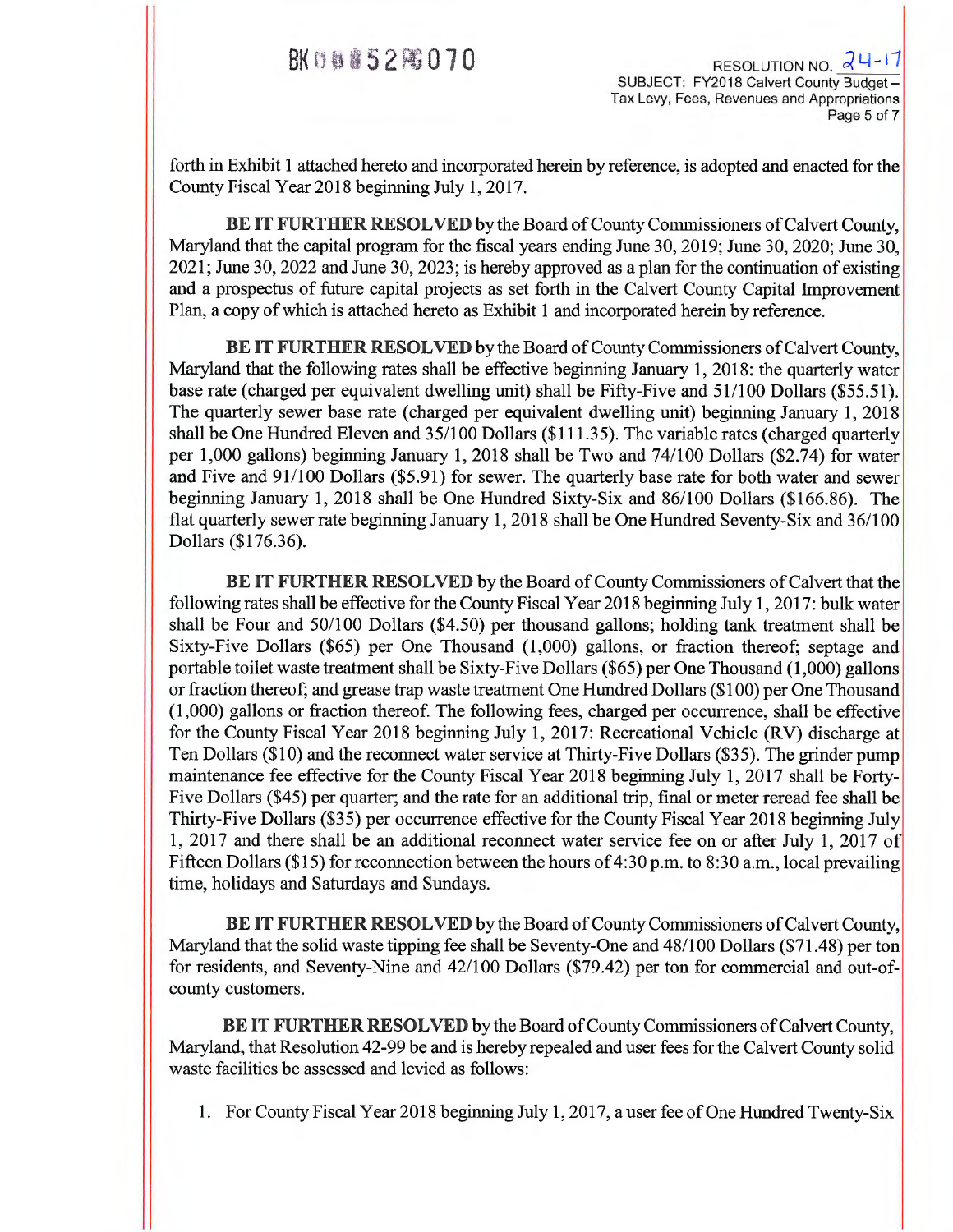$J_{11}$   $J_{21}$   $2017$ 

Dollars (\$126.00) per dwelling, commercial or industrial unit, as set forth below, shall be billed to each owner of improved real property:

- a. The fee will be levied upon each dwelling, commercial or industrial unit;
- b. Where more than one unit exists or is constructed upon a lot or parcel is under common ownership, the assessed fee will be based on the number of commercial, industrial or residential units, including, but not limited to, individual stores, or multifamily units, including, without limitation, condominiums and apartments, provided that there shall not be overlapping fees.
- 2. This fee shall continue until amended in subsequent fiscal years, but, until such amendment, shall automatically increase Two Percent (2%) each fiscal year after County Fiscal Year 2018, then be rounded up to the next dollar each year.
- 3. Each solid waste facilities user fee shall be added to the real property tax bill of the owner of the unit and:
	- a. shall be levied and collected from the owner of the property in the same manner as real property taxes;
	- b. shall be a lien against the real property on which it is imposed; and
	- c. shall have the same priority rights and bear the same interest and penalty and, in every respect, be treated as a real property tax.

**BE IT FURTHER RESOLVED,** by the Board of County Commissioners of Calvert County, Maryland that: this Resolution shall be effective as set forth below; that the Clerk shall cause a Fair Summary to be published; and the Director of Finance & Budget shall give the Comptroller notice of any rate change and the effective date of any rate change on or before July 1, 2017, as prescribed by Section 10-106(b)(2) of the *Tax-General Article* of the Maryland Annotated Code.

**DONE, this**  $\left(\right)$  day of  $\left(\frac{1}{2}u\right)$   $\left(\frac{1}{2}u\right)$  , 2017, by the Board of County Commissioners of Calvert County, Maryland, sitting in regular session.

| Aye: |                 |  |
|------|-----------------|--|
| Nay: | -Wecms          |  |
|      | Absent/Abstain: |  |

Effective Date of Ordinance:

| Effective Date of Ordinance.                                                     | JUIVI, ZVII     |
|----------------------------------------------------------------------------------|-----------------|
| Effective Date of Property Tax & Service Charge:                                 | July 1, 2017    |
| <b>Effective Date of Income Tax Rate:</b>                                        | January 1, 2018 |
| Effective Date of Water and Sewer Base plus Variable Usage Rates January 1, 2018 |                 |
| Effective Date of new Water and Sewer Fees:                                      | July 1, 2017    |
| Effective Date of Solid Waste Rates:                                             | July 1, 2017    |
|                                                                                  |                 |

# **[SIGNATURES ON FOLLOWING PAGE]**